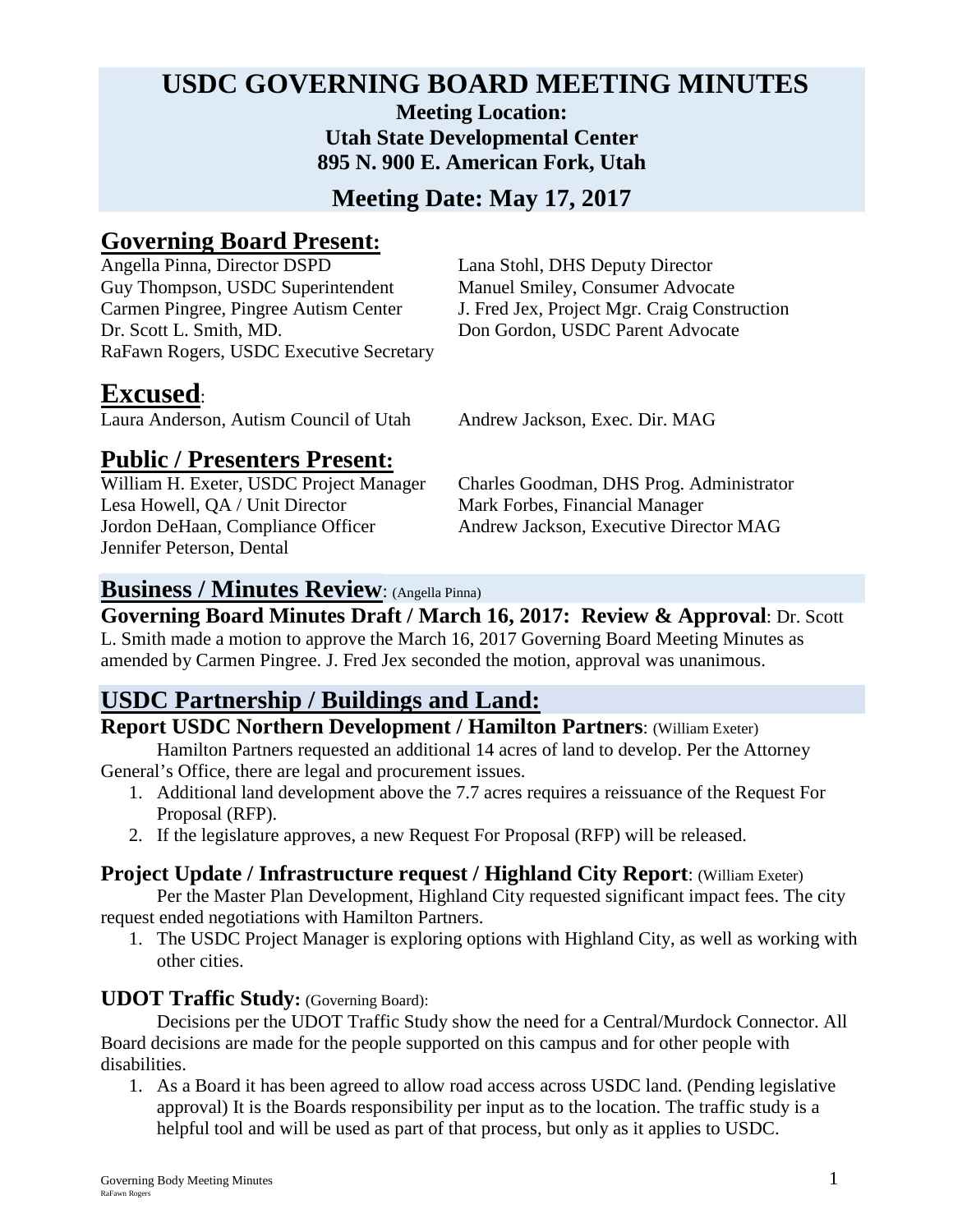**Motion per Resolution:** Carmen Pingree requested a motion; that the USDC Governing Board make a resolution to the Utah State Legislature. Request that the Legislature authorize the USDC Governing Board permission to move forward with development of the entire 143 Master Plan Acreage. Stipulate, that as the design process moves forward, that design proposals will be brought back to the Governing Board for review and approval.

- 1. As a part of that resolution, that the noted Central Connector Road (also known as the Murdock Connector Road) be approved with the following request:
	- a. Limit the speed to 25 mph.
	- b. Central Connector Road will have 2 lanes, with no center turn lane.
	- c. Bike lanes will be added along both sides of the road.
	- d. No roadside parking.

**Second & Vote**: J. Fred Jex seconded the motion. Angella Pinna requested a vote from USDC Governing Board Members. The resolution was unanimously approved by each.

## **USDC People and Culture**:

## **Featherstone Ridge Dental Clinic / Fund Request**: (Mark Forbes)

**Motion / Closed Meeting**: Guy Thompson, Superintendent requested that the Governing Board Meeting be closed to the public per discussion of fiduciary information. Carmen Pingree second, remaining Governing Board members voted in favor.

**Open Public Meeting**: Governing Board meeting was reopened to the public.

**Motion / Funding Featherstone Dental Clinic**: Lana Stohl made a motion; "To request approval to use funds from the DSPD Trust Account for startup costs pertaining to the Featherstone Dental Clinic Work Station. People with disabilities do not have adequate dental care. Featherstone Dental Clinic is a most valuable service. The pilot program has proven that this program is valuable and needed."

**Second and Vote**: Dr. Scott L. Smith seconded the motion. Approval was unanimous per approval to appropriate funds.

## **Parent Satisfaction Survey: (Lesa Howell)**

The USDC Parent Satisfaction Survey received 40 returned surveys from the approximately 200 requests.

1. High approval ratings were received in the following areas; work and job wages, home, family, Qualified Intellectual Disabilities Professional (QIDP) services and general overall wellbeing.

## **USDC Self-Reliance / Quality Services**:

### **Exclusion Room / Policy 30.11.03 USE OF LEVEL II OR III BEHAVIORAL INTERVENTION**: (Lesa Howell)

Policy 30.11.03 received review from the Governing Board. Careful consideration per page 4, and use of restraints were discussed:

- 1. If a restraint is used, a Restraint Review will take place with the USDC Interdisciplinary Team. The Review then moves to a higher level with assessment from the Human Rights Committee.
	- a. The Human Rights Committee has the ability to confer per emergency restraints if/when needed.
	- b. All restraints and their protocol per use must be written into the Individual's Behavior Support Plan.
	- c. The Human Rights Committee does not have USDC employees as members.